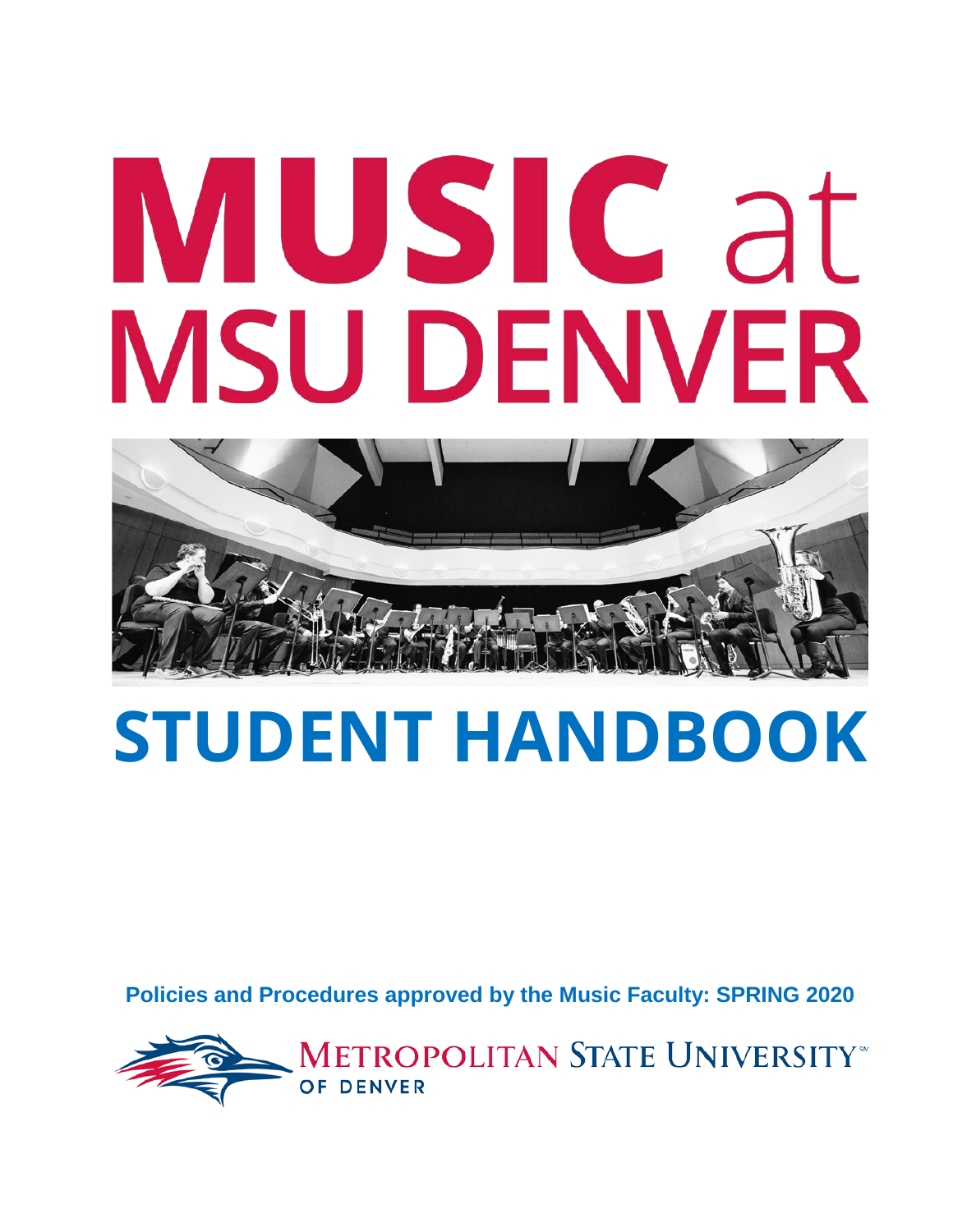# **TABLE OF CONTENTS**

| <b>Disclaimer</b>                          |
|--------------------------------------------|
| <b>About the Department</b>                |
| <b>Policies and Procedures</b><br>Advising |
|                                            |
|                                            |
|                                            |
|                                            |
|                                            |

# **DISCLAIMER**

The Department of Music Student Handbook and Policy Manual is not a binding contract between the Metropolitan State University of Denver (MSU Denver) and students. The Department of Music reserves the right to change its contents at any time, without advance notice.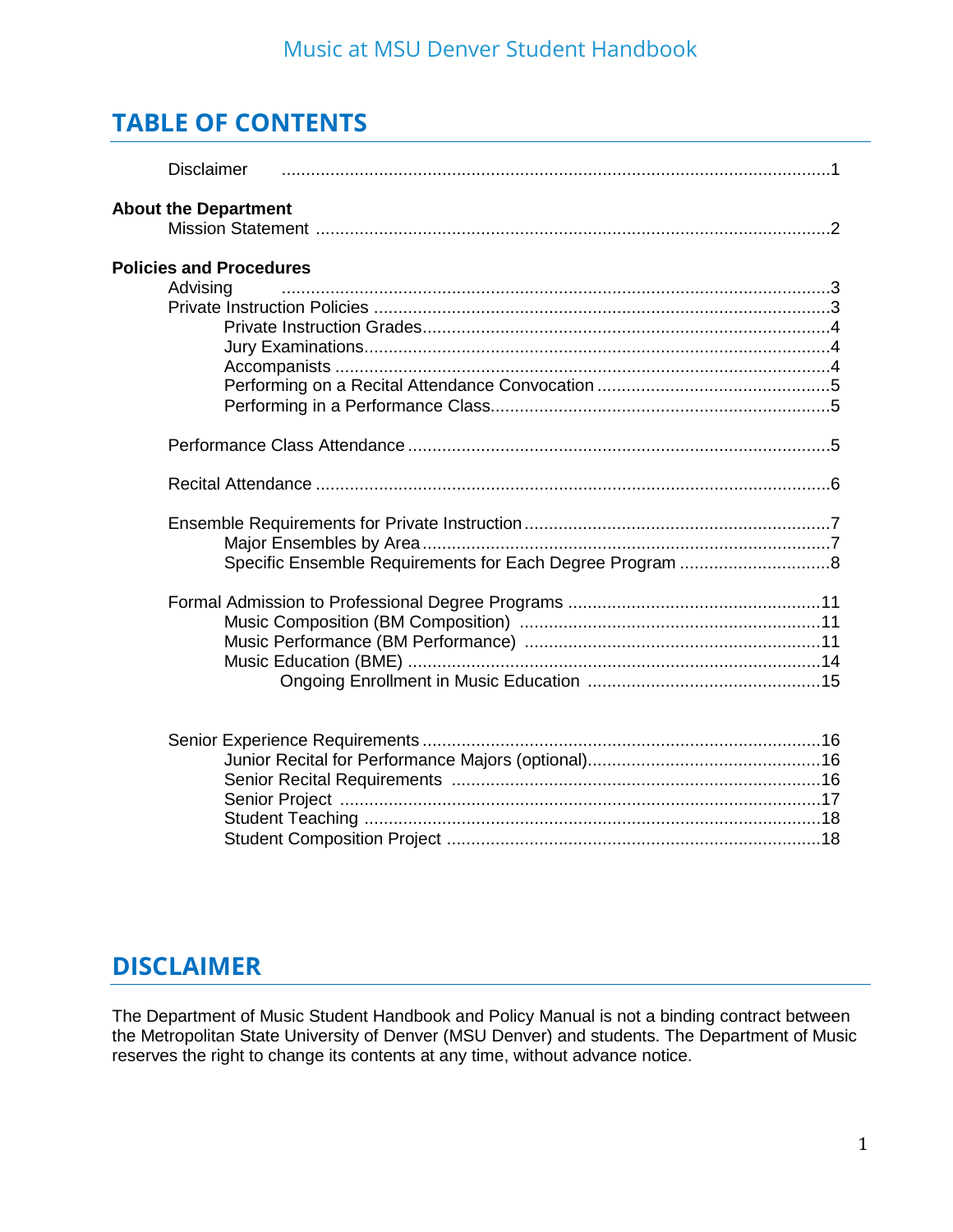# **ABOUT THE DEPARTMENT**



Music at Metropolitan State University of Denver (MSU Denver) offers professional programs designed to prepare students for careers as music teachers, performers, or composers. Students seeking a broad, general coverage of the field may pursue the music minor.

Metropolitan State University of Denver is an accredited institutional member of the National Association of Schools of Music. In addition, the college teacher certification program is fully accredited by the National Council for the Accreditation of Teacher Education and by the Colorado Department of Education.

# **Mission Statement**

The Department of Music at Metropolitan State University of Denver recognizes music as an essential part of a multicultural, global, and technological society. Dedicated to excellence, we seek to inspire and develop all students, with a focus on musicianship, accessibility, musical creativity, and lifelong engagement with the art. We embrace all forms of musical expression and are committed to the ideals of a liberal arts education and a professional education in music which provides students with a broad range of skills for post-graduate work and careers in and beyond the field of music. Using the city as a classroom, we engage with Denver's vibrant artistic community through partnerships, internships, and performances.

Accessibility and Inclusivity. We believe that students of all backgrounds, interests, and disciplines should have access to a diverse, affordable, and substantive musical education. Our students learn in an environment inclusive of all identities and cultural backgrounds. We embrace the diversity of our community in performance, analysis, creation, and collaboration through meaningful study of varied musical traditions.

Musicianship and Creativity. Students need to develop musical fluency for future success. We promote creativity through active engagement in performance, composition, research and teaching, preparing them for the variety of options that exist for 21st century musicians.

Technology and Innovation. Promoting the use of technology and recognizing its place in teaching, learning, performance, and composition, we are committed to a musical education that empowers students to be innovative as musicians, future educators, graduate students, and entrepreneurs.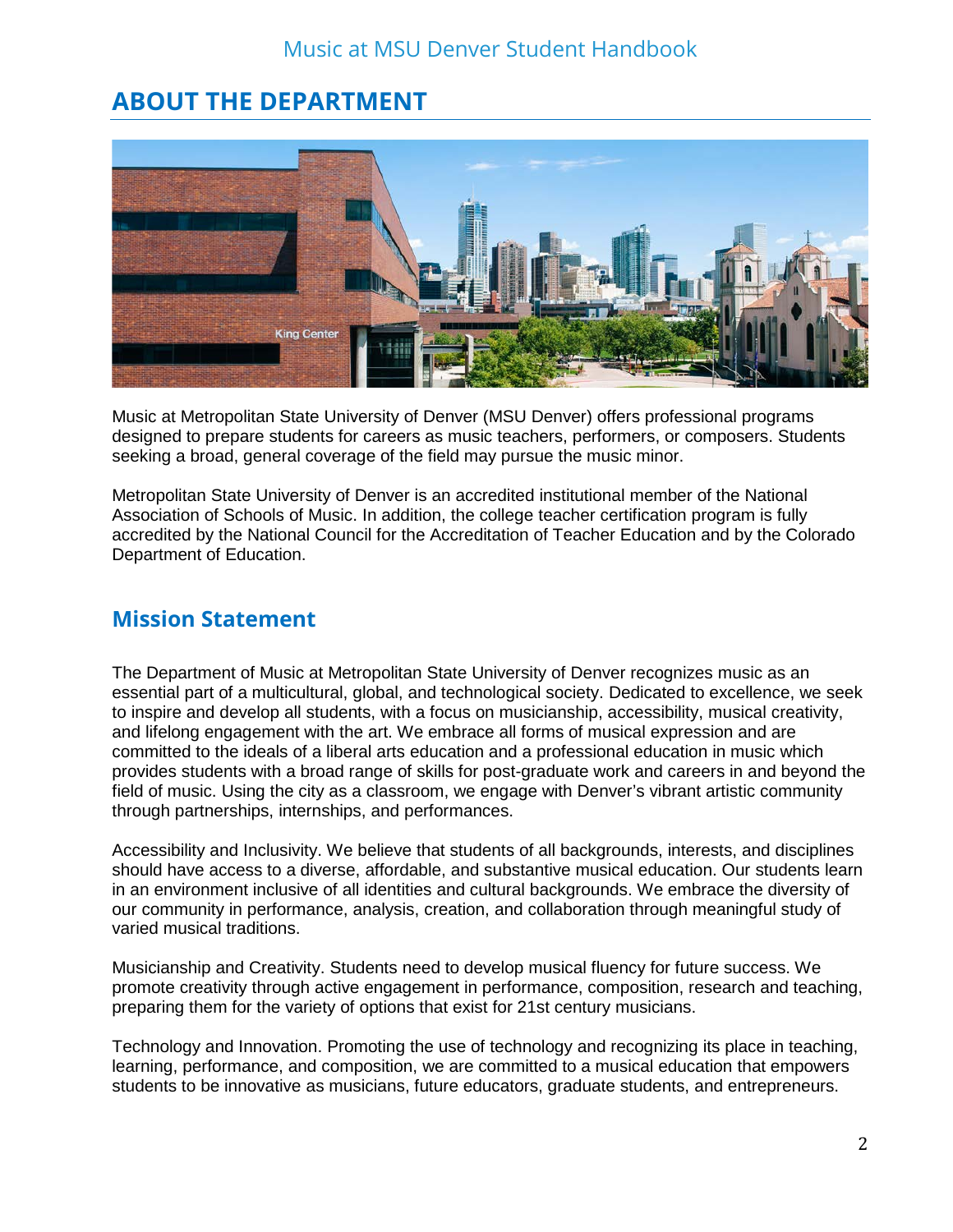# **POLICIES AND PROCEDURES FOR MUSIC STUDENTS**

# **ADVISING**

Students in the Music Department are assigned faculty advisors based upon their instrument and desired degree. Faculty advisors assist students in the navigation of course sequences, facilitate course registration, and provide career advice. Advisor assignments are emailed to students in the first semester of study and remain the same throughout the student's course of study. Students are responsible for setting up meetings with their advisors and are recommended to meet with their advisor at least once per semester. Consult the music office for your faculty advisor's name and contact information.

# **PRIVATE INSTRUCTION POLICIES**

Private instruction is available in both classical and jazz tracks for all instruments. Private instruction is also available in composition. Students enrolled in private instruction must attend the weekly Performance Class for their instrument area, and must also concurrently enroll in MUS 0020: Recital Attendance, and the major ensemble for their instrument. [See sections Performance Class, Recital Attendance, and Ensemble Requirement]. Once students have fulfilled the major ensemble and recital attendance requirements specified by their degree program, students may continue to enroll in private instruction without these co-requisites. However, students must continue to be enrolled in an ensemble of their choosing.

MSU Denver students who have declared music as their major or minor must pass a private instruction audition. Auditions are held at various times throughout the year; the dates for Audition Days are listed on the music department website. To sign up for an audition, new students must first meet with an Arts Advisor. Advising appointments may be set up by calling the music department office: 303-615-1010. Current students auditioning on a secondary instrument may set up an audition by contacting the music office at least one month prior to Audition Day. On Audition Day, students must complete a Private Lesson Request form prior to performing their audition.

Students who pass their audition but have not taken Essentials of Music Theory or tested out of the course by taking the Music Theory Placement Exam are expected to complete Essentials of Music Theory during their first semester of private instruction.

Students enrolled in private instruction are required to attend all private lessons. Individual private lesson times are scheduled between the private teacher and student during the first week of classes. Accompanists are provided by the department.

In the event that a student must miss a lesson, it is the student's responsibility to give both the teacher and the accompanist at least 24 hours' notice, except in emergency. Please contact both the teacher and the accompanist via email and phone (leave a message if unanswered). The private teacher is not required to make up lessons missed by the student; however, lessons cancelled by the teacher will be rescheduled. Failure to notify the MSU Denver staff accompanist of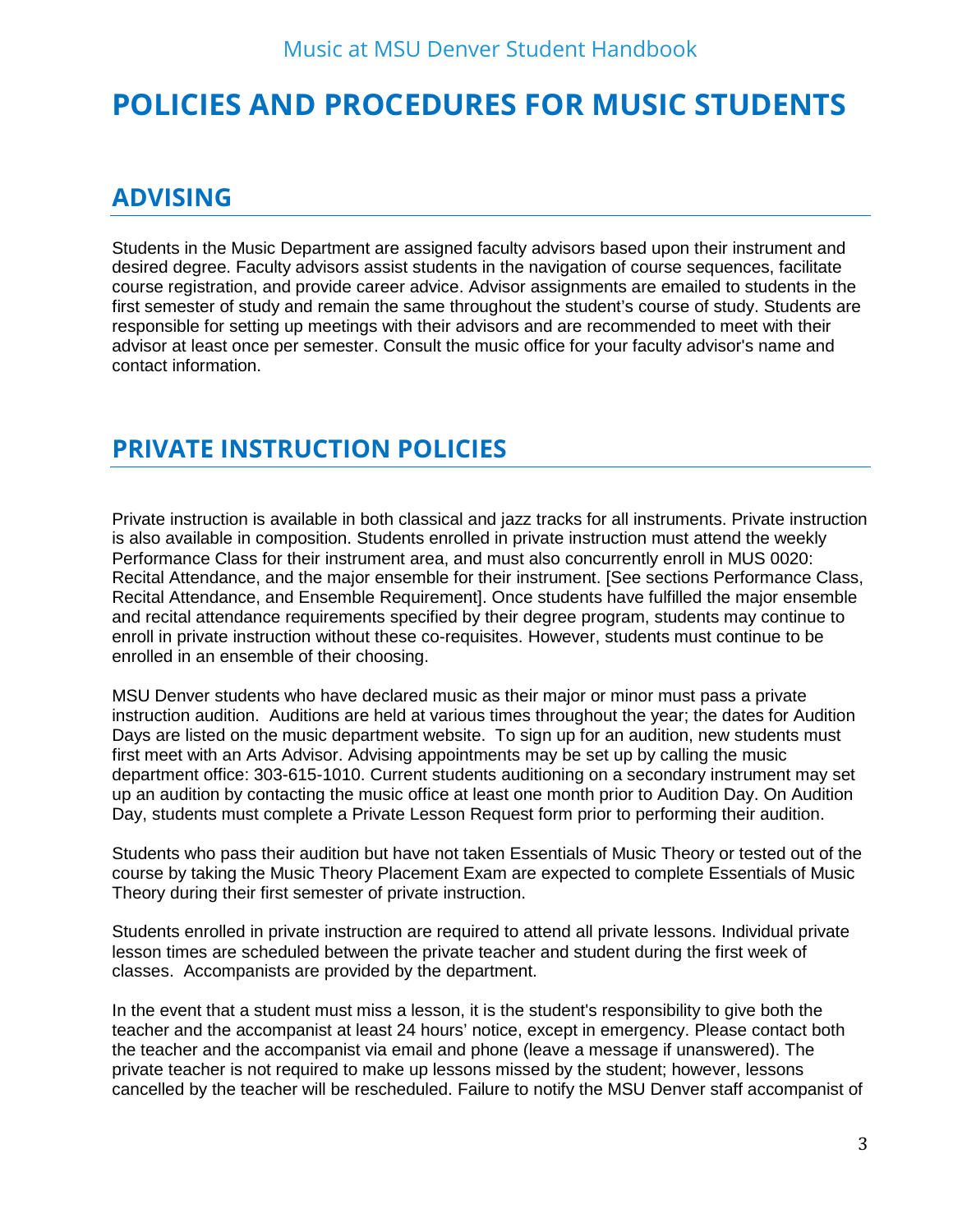any missed lesson or appointment may result in the immediate loss of the privilege of the accompanist's services.

**NOTE**: Students are expected not to withdraw (W) at any time from private instruction or their co-requisite major ensemble. If circumstances require an exception to this policy, students must meet with the Department Chair to obtain permission to withdraw. Students who withdraw without the permission of the Department Chair may not be allowed to enroll in future private instruction until they (1) pass a re-audition; and (2) receive permission to enroll after presenting their case before a faculty committee including their private instructor, area director, and the Department Chair.

# **Private Instruction Grades**

Private instruction grades are provided by the student's private instructor in consultation with the area director. Grades for private instruction may be based on lesson quality, lesson attendance, Performance Class attendance, recital performance, and/or the final jury. Please consult your syllabus, private instructor, and area director for specific grading policies in your instrument area.

# **Jury Examinations**

All students enrolled in private instruction must perform a jury examination before at least three members of the music faculty, one of whom must be the student's private instructor and one of whom must be a full-time faculty member. These examinations are scheduled during finals week each semester.

Students will follow these procedures:

- 1. Students enrolled in 45-minute lessons will sign up for a single-timeslot jury.
- 2. Music Performance majors enrolled in one-hour lessons will sign up for a double-timeslot jury.
- 3. Students must prepare printed programs or repertoire sheets as required by their instrument area guidelines.
- 4. Students are expected to dress professionally for jury examinations.
- 5. Each jury examination must demonstrate growth and development according to the area guidelines.

Failure to perform a jury examination will result in a semester grade of either "I" or "F" for private lessons. A grade of "I" will be awarded only in emergency situations (i.e. hospitalization, severe illness, etc.). To receive a grade of "I," the studio teacher must receive adequate advanced notice and appropriate arrangements must be made for a make-up jury. It is the responsibility of the student to schedule a make-up jury. Failure to appear without notification will result in a grade of "F."

Students must re-audition for private instruction if they do not progress to the next level of private lessons in two consecutive semesters (fall or spring), or if they have withdrawn from private instruction without permission from the Department Chair.

# **Accompanists**

The Music Department provides piano accompanists for private lessons, rehearsals, performance classes, and juries. Please consult your syllabus, private instructor, and area director for more information about the piano accompanist policy in your instrument area.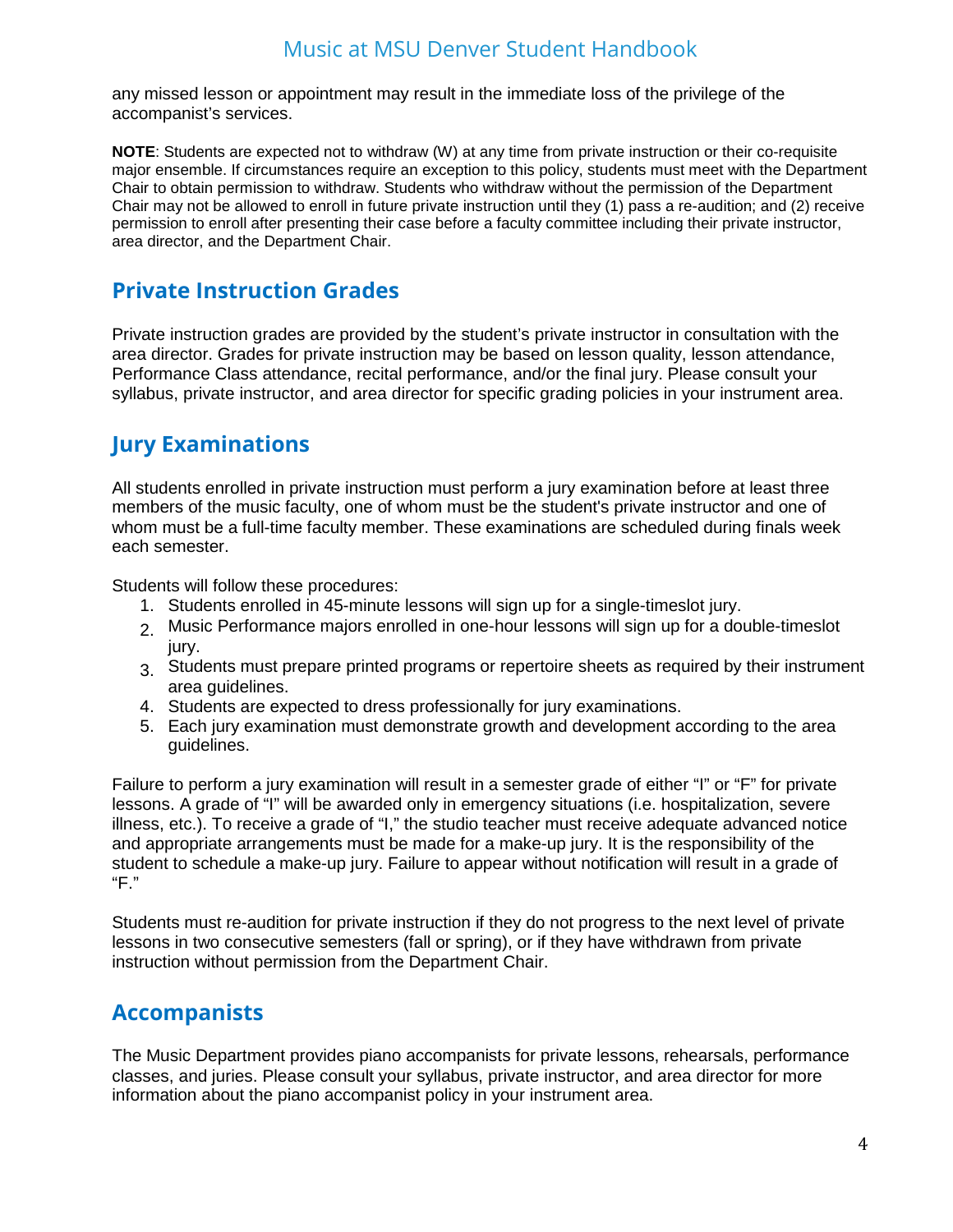# **Performing on a Recital Attendance Convocation**

All Music Performance majors must perform at least once on a Recital Attendance Convocation in every semester of performance-level private lesson study. To perform on a convocation, students must submit their complete and accurate program information on an online form, found on the Department of Music website. In addition to turning in the form,

- 1. Students in some instrument areas must successfully perform the selection in a Performance Class prior to the Recital Attendance Convocation. Please consult your instrument area guidelines for the policy in your area.
- 2. Music selected for performance must be literature studied with the studio teacher and approved by the studio teacher.
- 3. The student and accompanist must have adequately rehearsed before the performance. Students are expected to give their accompanist adequate notice of anticipated performances.
- 4. Students and accompanists are expected to dress professionally for all performances.

# **Performing in a Performance Class**

Student requests to perform in a Performance Class vary by instrument area. Some areas assign students to specific dates, while others require students to submit a Performance Class Request form to the area director one week prior to the Performance Class. Please consult your instrument area director for the policy in your area.

The student and accompanist must have adequately rehearsed before performance in the Performance Class. Students are expected to give their accompanist adequate notice of anticipated performances. Students and accompanists are expected to dress professionally for all performances.

# **PERFORMANCE CLASS ATTENDANCE**

All students enrolled in private instruction must attend the weekly Performance Class for their primary instrument area. The Performance Class for students in the Jazz, Guitar, Piano, and Brass instrument areas meets on Mondays, 2:30-3:20 pm. The Performance Class for students in the Strings, Woodwinds, Percussion, and Voice areas meets on Wednesdays, 2:30-3:20 pm. Each studio teacher will keep attendance records. Tardiness, leaving early, and/or excessive absences will be considered in determining the student's final grade for private instruction, as well as his/her advancement to the next level of instruction.

Students studying in more than one private lesson area should attend the performance class for their primary performance area on the first scheduled meeting and consult with their area director about remaining performance classes.

There are seven dates throughout the semester in which a Recital Attendance Convocation occurs in place of either the Monday or Wednesday Performance Class. **Students in ALL instrument areas are required to attend the convocations.** Dates for Recital Attendance Convocations are emailed to students prior to the start of the semester.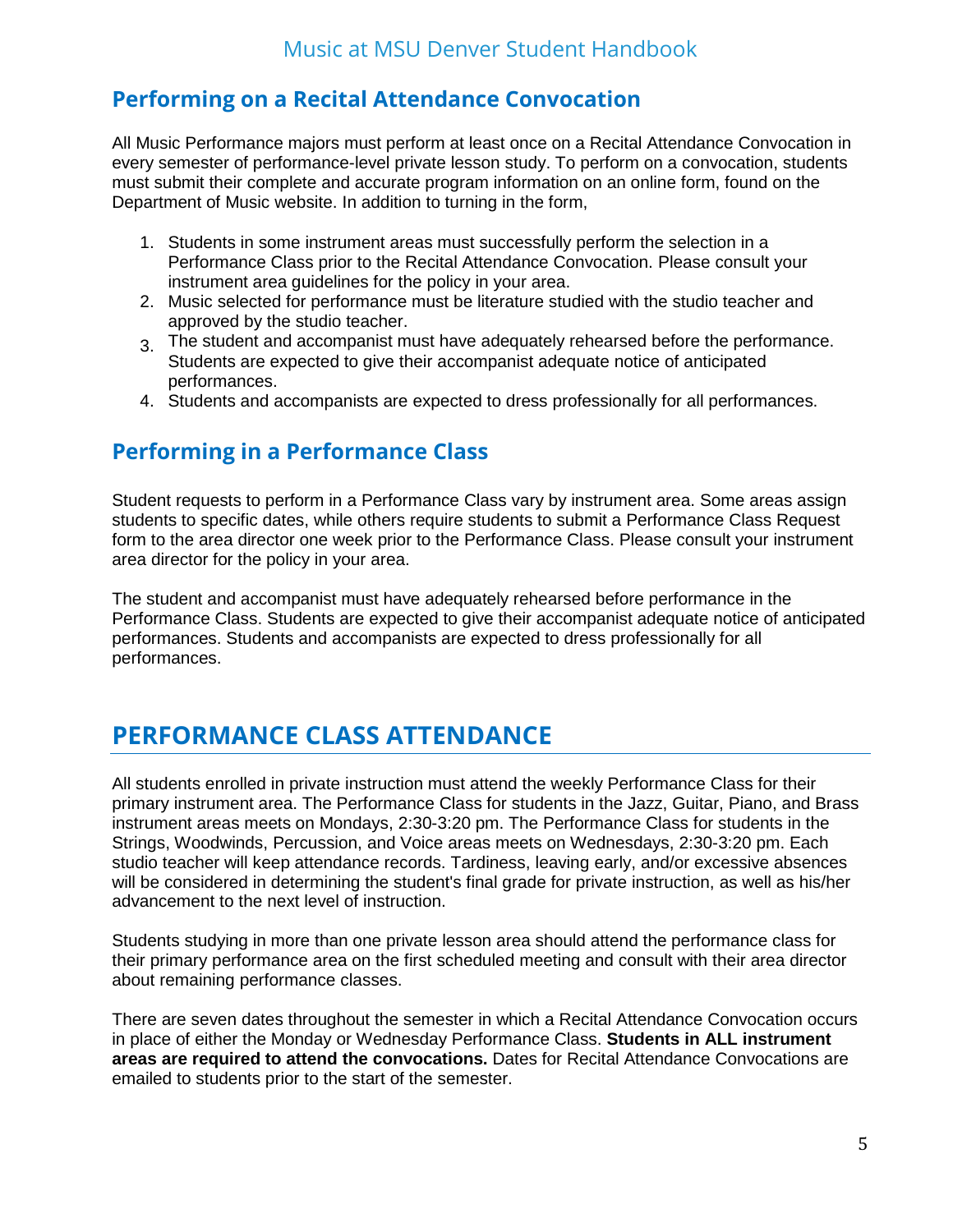# **RECITAL ATTENDANCE**

All students must enroll in MUS 0020: Recital Attendance every semester they are enrolled in private lessons until they have completed the required number of semesters stipulated by their degree program. **Students will automatically be enrolled in Recital Attendance when they are enrolled in private lessons by the Music Department. For students taking elective lessons who have met the Recital Attendance requirement for their degree program, it is the responsibility of the student to drop Recital Attendance from their schedule.**

Students must attend six (6) Recital Attendance Convocations held throughout the semester and an additional four (4) Music Department **bolded concerts** in order to receive a grade of Satisfactory for the semester. Only **bolded concerts** on the Music Department Calendar of Events are eligible for Recital Attendance credit.

To receive credit for attending a Recital Attendance Convocation or a bolded Music Department concert, students must fill out a paper attendance slip and turn it in at the end of the event. Paper attendance slips are handed out and collected by event staff at the main doors to the concert/recital hall. Students who arrive late or leave early will not receive attendance credit. No partial credit is given. To receive credit for attending the musicals produced by the Theatre Department, students must turn in their ticket stub to the Music office, AR-287.

Students cannot receive credit for a bolded concert in which they are a participant (exception: ushers, stagehands, and page turners). Students will receive credit for participation in Recital Attendance Convocations; if listed on the program, they do not need to turn in an attendance slip.

Students will be assigned a grade of "Satisfactory" or "Unsatisfactory" based on recorded attendance. A grade of "Unsatisfactory" will require the student to take an additional semester of Recital Attendance.

#### **Recital Attendance Incomplete Agreement**

Grades of "Incomplete" are granted to students who attend a total of eight (8) or nine (9) concerts in a semester. Students may turn their grade of "Incomplete" to a "Satisfactory" by taking the following steps:

- Students must fill out the online Recital Attendance Incomplete Agreement on the Music Department webpage prior to the first day of classes in the subsequent semester.
- Students who had a total attendance of nine (9) concerts must attend a total of twelve (12) concerts in the subsequent semester.
- Students who had a total attendance of eight (8) concerts must attend a total of fourteen (14) concerts in the subsequent semester.
- Students who had a total attendance of seven (7) concerts or below may not take an "Incomplete." They will receive a grade of "Unsatisfactory" and will be required to take an additional semester of Recital Attendance.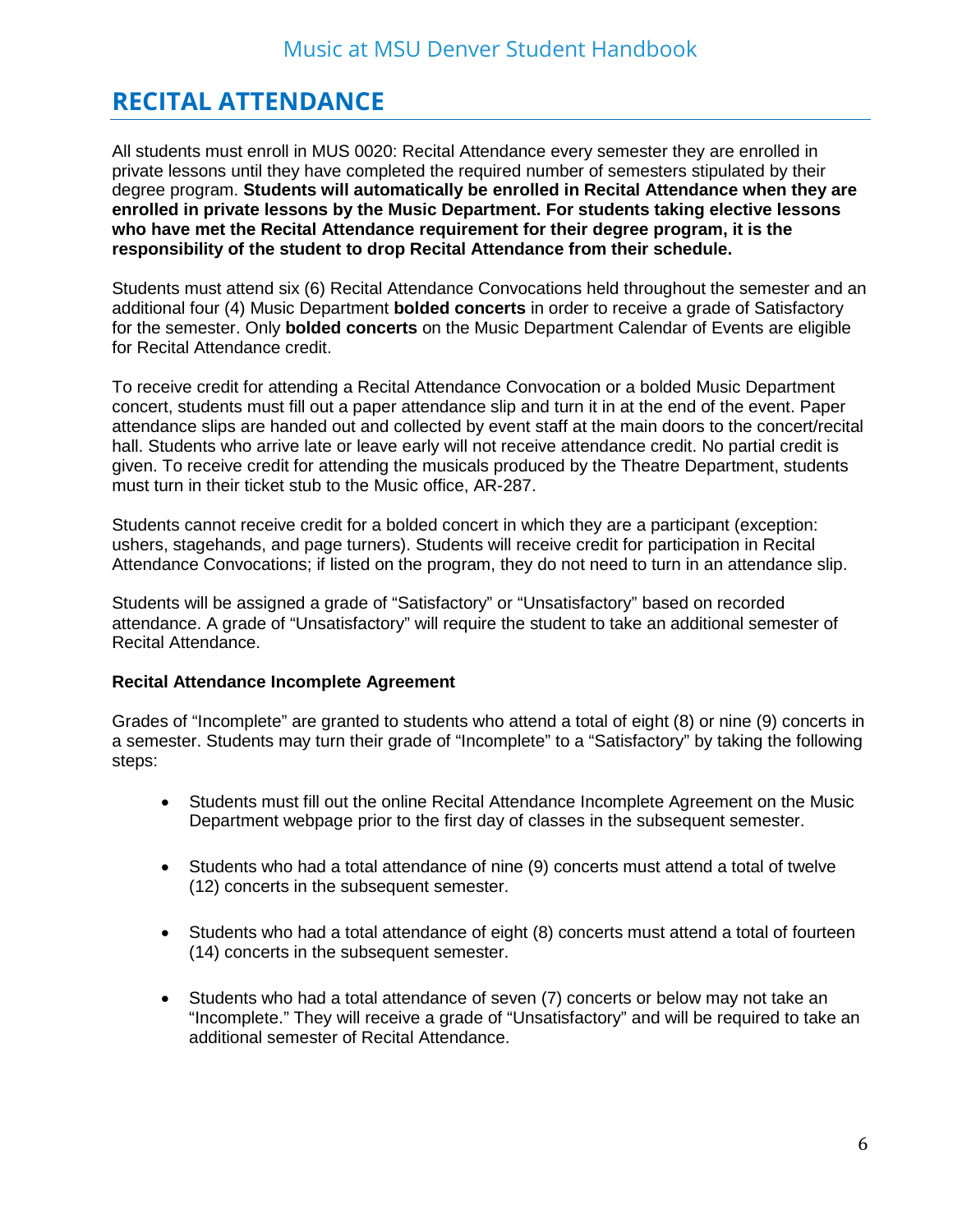# **ENSEMBLE REQUIREMENT FOR PRIVATE INSTRUCTION**

Music majors and minors must participate in an ensemble during each semester of private instruction. Students must enroll in the corresponding major ensemble for their instrument area until they have fulfilled the major ensemble requirement specified by their degree program. Once the major ensemble requirement has been met, students may enroll in an ensemble of their choosing. Some major ensembles require an audition.

# **Classical Guitar**

For students seeking a minor, BA or BM whose primary instrument is guitar, the major ensemble is Guitar Ensemble.

For students seeking a BME whose primary instrument is guitar, the major ensemble is assigned by the Director of Music Education.

# **Jazz and American Improvised Music**

For students whose primary instrument is in a jazz lesson area, the major ensemble is Jazz Ensemble or Jazz Combo as assigned by the Director of Jazz Studies.

- For new students, the initial private lesson audition on Audition Day serves as the audition for jazz ensembles.
- For continuing students, the student's private lesson jury serves as the audition for jazz ensembles in the following semester.

# **Piano and Organ**

For students seeking a minor, BA, or BM whose primary instrument is piano or organ, the major ensemble is Chamber Music as assigned by the Director of Piano Studies.

For students seeking a BME whose major instrument is piano or organ, the major ensemble is assigned by the Director of Music Education.

# **Strings**

For students whose primary instrument is strings, the major ensemble is Symphony Orchestra or String Sinfonietta, as assigned by the Director of Orchestras.

- Symphony Orchestra auditions are held on the first day of each semester. String players are required to audition every semester. Prospective Symphony Orchestra students can find audition materials and sign up for an audition on the Music Department website at [http://www.msudenver.edu/music/ensembles/orchestraauditions/.](http://www.msudenver.edu/music/ensembles/orchestraauditions/)
- No audition is required for String Sinfonietta.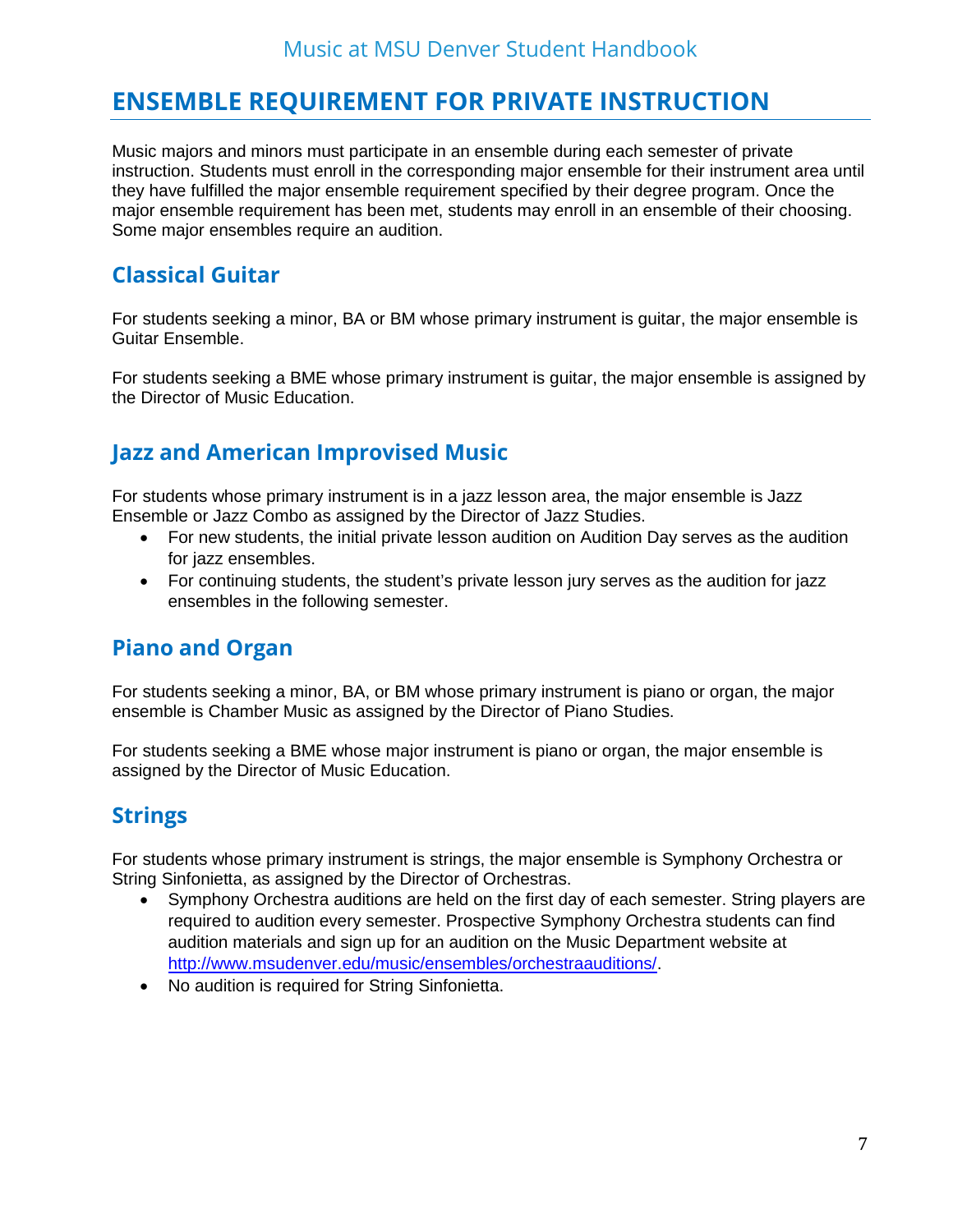# **Voice**

For students whose primary instrument is voice, the major ensemble is Chorale, University Treble Choir, or University Basso Choir.

- Auditions for the Chorale are held during finals week for the following semester, as well as during the first two days of classes at the start of each semester. Prospective Chorale students can find audition materials and sign up for an audition on the Music Department website at [http://msudenver.edu/music/ensembles/choirauditions/.](http://msudenver.edu/music/ensembles/choirauditions/)
- University Basso Choir and University Treble Choir require a brief and simple voice placement test, which occurs during the first class meeting of the semester.

# **Woodwinds, Brass, and Percussion**

For students whose primary instrument is woodwinds, brass, or percussion, the major ensemble is Wind Ensemble or Symphonic Band.

- Students wishing to audition for Wind Ensemble must contact the Director of Bands to determine eligibility.
- No audition is required for Symphonic Band.

# **SPECIFIC ENSEMBLE REQUIREMENTS FOR EACH DEGREE PROGRAM**

#### **Minor in Music**

• 2 semesters of the major ensemble that corresponds with the primary instrument.

#### **Bachelor of Arts in Music**

- 5 semesters of the major ensemble that corresponds with the primary instrument.
- 1 semester of Chamber Music.
- 1 semester of African Drum Ensemble, Gamelan Ensemble, or Mariachi Ensemble.

#### **Bachelor of Arts in Music Theory**

- 5 semesters of the major ensemble that corresponds with the primary instrument.
- 2 semesters of an elective ensemble.
- 1 semester of Chamber Music.
- 1 semester of African Drum Ensemble, Gamelan Ensemble, or Mariachi Ensemble.

#### **Bachelor of Music**

#### **Bachelor of Music: Composition Concentration**

- 6 semesters of the major ensemble that corresponds with the primary instrument.
- 1 semester of Wind Ensemble\*, Symphonic Band, or Secondary Instrument Band.
- 1 semester of Symphony Orchestra\*, or String Sinfonietta.
- 1 semester of Chorale\*, University Treble Choir, University Basso Choir, or Auraria Choir.
- 1 semester of Chamber Music.
- 1 semester of African Drum Ensemble, Gamelan Ensemble, or Mariachi Ensemble.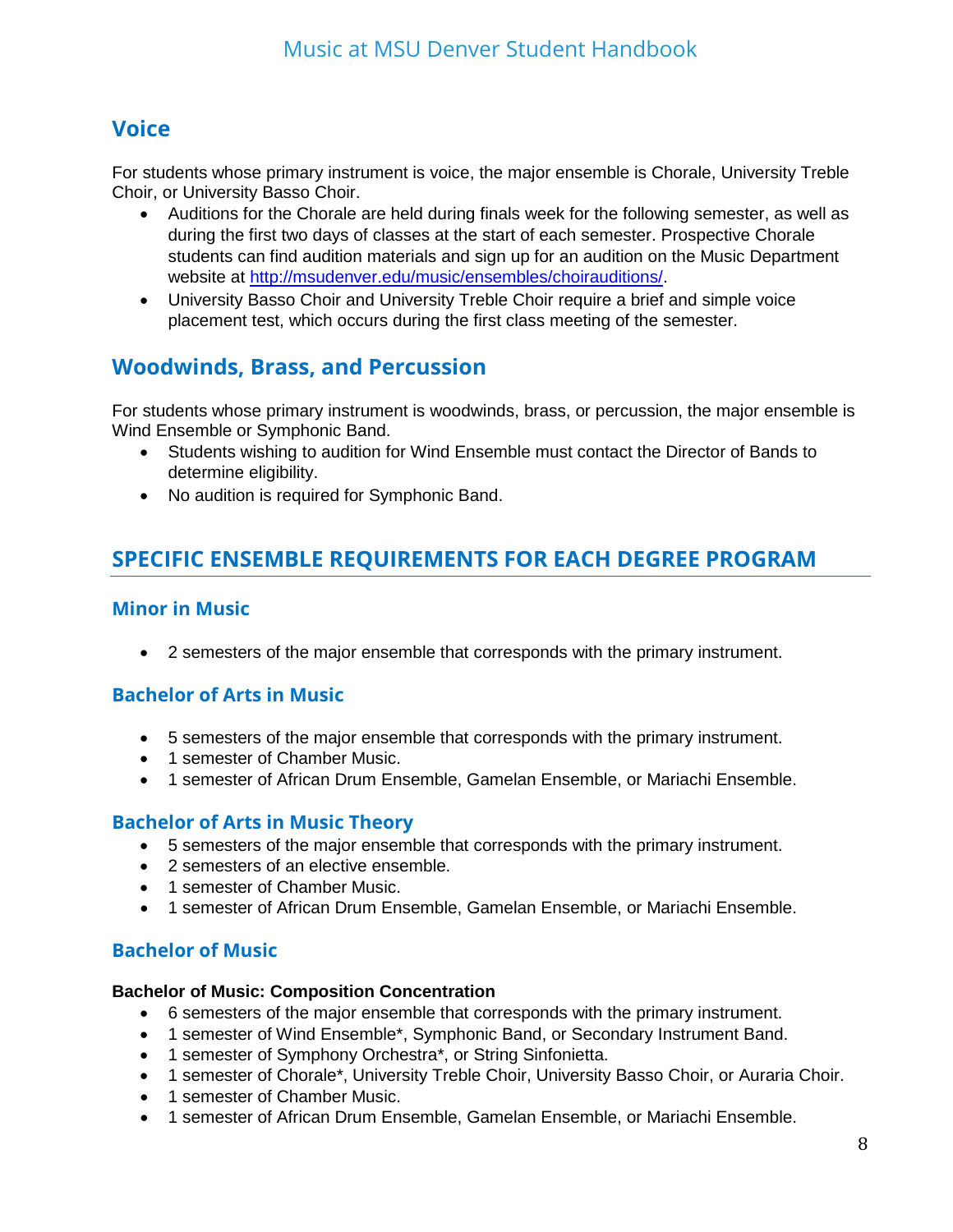#### **Bachelor of Music: Guitar Concentration**

- 8 semesters of Guitar Ensemble\*.
- 4 semesters of Chamber Music.
- 1 semester of African Drum Ensemble, Gamelan Ensemble, or Mariachi Ensemble.

#### **Bachelor of Music: Jazz and American Improvised Music Concentration**

- 10 semesters of Jazz Ensemble\* or Jazz Combo\*.
- 2 semesters of Chamber Music, Early Music Ensemble, Guitar Ensemble\*, or Percussion Chamber Ensemble.
- 1 semester of African Drum Ensemble, Gamelan Ensemble, or Mariachi Ensemble.

#### **Bachelor of Music: Piano or Organ Concentration**

- 8 semesters of Chamber Music.
- 4 semesters of Wind Ensemble\*, Symphonic Band, Secondary Instrument Band, String Sinfonietta, Symphony Orchestra\*, Chorale\*, University Treble Choir, University Basso Choir, or Auraria Choir.1 semester of African Drum Ensemble, Gamelan Ensemble, or Mariachi Ensemble.

#### **Bachelor of Music: Strings Concentration**

- 8 semesters of Symphony Orchestra\* or String Sinfonietta.
- 4 semesters of Chamber Music.
- 1 semester of African Drum Ensemble, Gamelan Ensemble, or Mariachi Ensemble.

#### **Bachelor of Music: Woodwind, Brass, or Percussion Concentration**

- 6 semesters of Wind Ensemble\* or Symphonic Band.
- 2 semesters of Symphony Orchestra\*.
- 4 semesters of Chamber Music.
- 1 semester of African Drum Ensemble, Gamelan Ensemble, or Mariachi Ensemble.

#### **Bachelor of Music: Voice Concentration**

- 8 semesters of Chorale\*, University Treble Choir, or University Basso Choir.
- 3 semesters of Opera Ensemble\* and/or Chamber Music.
- 1 semester of Opera Ensemble\*, Chamber Music, or Early Music Ensemble.
- 1 semester of African Drum Ensemble, Gamelan Ensemble, or Mariachi Ensemble.

#### **Bachelor of Music Education**

#### **Bachelor of Music Education: Primary Instrument in Jazz**

- 5 semesters of Jazz Ensemble\* or Jazz Combo\*.
- 1 semester of Chamber Music, Early Music Ensemble, Guitar Ensemble\*, or Percussion Chamber Ensemble.
- 1 semester of Wind Ensemble\*, Symphony Orchestra\*, Symphonic Band, String Sinfonietta, or Secondary Instrument Band.
- 1 semester of Chorale\*, University Basso Choir, University Treble Choir, or Auraria Choir.
- 1 semester of African Drum Ensemble, Gamelan Ensemble, or Mariachi Ensemble.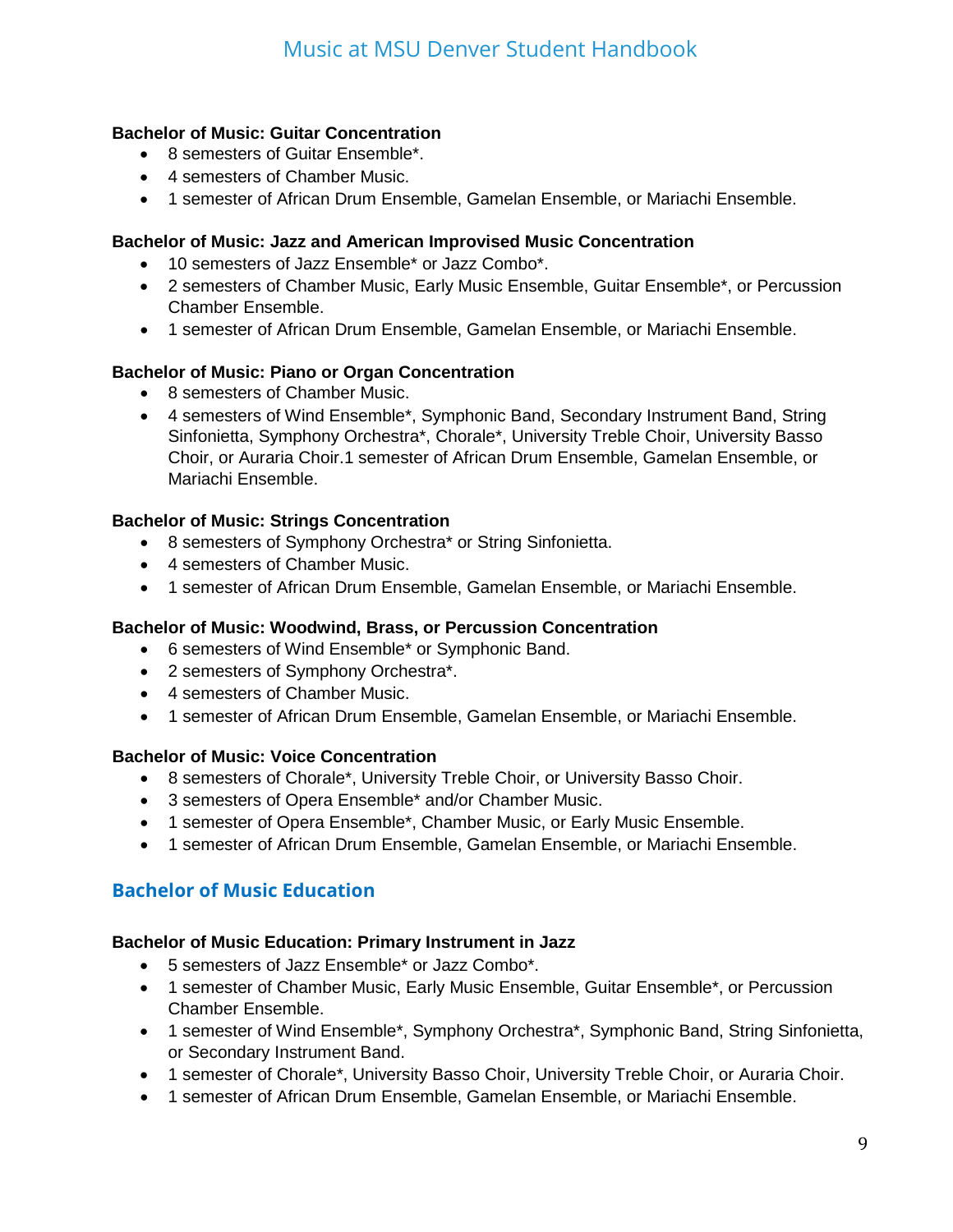#### **Bachelor of Music Education: Primary Instrument in Woodwinds, Brass, or Percussion**

- 6 semesters of the major ensemble that corresponds with the primary instrument.
- 1 semester of Chamber Music.
- 1 semester of Chorale\*, University Treble Choir, University Basso Choir, or Auraria Choir.
- 1 semester of African Drum Ensemble, Gamelan Ensemble, or Mariachi Ensemble.

#### **Bachelor of Music Education: Primary Instrument in Piano, Organ, or Classical Guitar**

- 6 semesters of a major ensemble as assigned by the Director of Music Education.
- 1 semester of Chamber Music.
- 1 semester of a major ensemble not associated with the primary instrument area; options are Wind Ensemble\*, Symphonic Band, Secondary Instrument Band, Symphony Orchestra\*, or String Sinfonietta.
- 1 semester of African Drum Ensemble, Gamelan Ensemble, or Mariachi Ensemble.

#### **Bachelor of Music Education: Primary Instrument in Strings**

- 6 semesters of the major ensemble that corresponds with the primary instrument.
- 1 semester of Chamber Music.
- 1 semester of Chorale\*, University Treble Choir, University Basso Choir, or Auraria Choir.
- 1 semester of African Drum Ensemble, Gamelan Ensemble, or Mariachi Ensemble.

#### **Bachelor of Music Education: Primary Instrument in Voice**

- 6 semesters of the major ensemble that corresponds with the primary instrument.
- 1 semester of Chamber Music.
- 1 semester of Wind Ensemble\*, Symphonic Band, Secondary Instrument Band, Symphony Orchestra\*, or String Sinfonietta.
- 1 semester of African Drum Ensemble, Gamelan Ensemble, or Mariachi Ensemble.

An asterisk (\*) denotes that the ensemble requires an audition. Participation in Symphonic Band does not require an audition, but ensemble members are expected to have experience equivalent or greater than a senior in high school.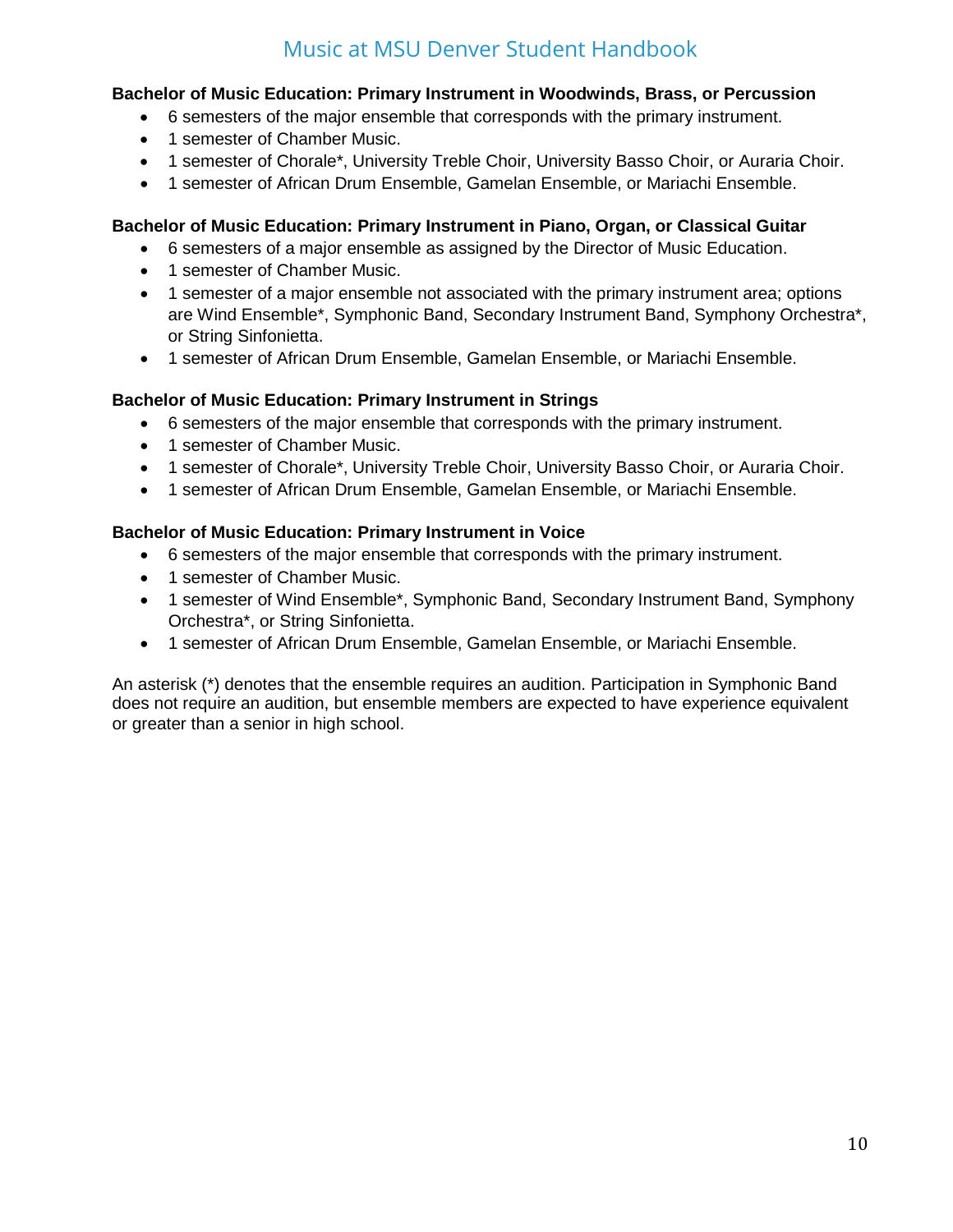# **FORMAL ADMISSION TO PROFESSIONAL DEGREE PROGRAMS**

The Department of Music offers three professional degree programs: Bachelors of Music in Performance (BM Performance), Bachelors of Music Education (BME), and Bachelors of Music in Composition (BM Composition). Each of these programs requires formal admission as outlined below.

There is no formal admission process for Bachelors of Arts in Music (BA Music).

# **Music Composition (BM Composition)**

Students wishing to pursue the BM Composition degree must successfully complete MUS 3650: Basic Techniques of Composition and submit a portfolio to the composition faculty for evaluation. The composition faculty admits composition students into the degree program based upon the quality of the student portfolio, abilities demonstrated in class, theory class grades, and instructor load.

# **Music Performance (BM Performance)**

#### **Brass or Percussion Concentrations**

Students wishing to pursue the BM Performance degree in brass or percussion must successfully complete MUS 171 and 172 (Private Instruction I and Private Instruction II) as well as successfully complete a Music Performance Audition prior to enrollment in MUS 273 (Performance III). This audition is approximately 24 minutes in length and is heard by a committee consisting of no less than the student's studio teacher and the area director.

For students enrolled in private instruction, the audition is administered during final exam week in place of their regular jury examination. For incoming transfer students and others not currently enrolled in private instruction at MSU Denver, the audition may be scheduled during one of the Audition Days preceding the fall or spring semester.

To schedule a Music Performance Audition, students must notify their studio teacher and the Director of Brass Studies at least one month prior to the anticipated examination date. Students who have previously failed the audition must present written evidence of further private study before requesting another audition.

#### **Classical Guitar Performance Concentration**

Students wishing to pursue the BM Performance degree in guitar must successfully complete MUS 171 and 172 (Private Instruction I and Private Instruction II) as well as successfully complete a Music Performance Audition prior to enrollment in MUS 273 (Performance III). This audition is approximately 24 minutes in length and is heard by a committee consisting of no less than the student's studio teacher and at least one full-time faculty member.

For students enrolled in private instruction, the audition is administered during final exam week in place of their regular jury examination. For incoming transfer students and others not currently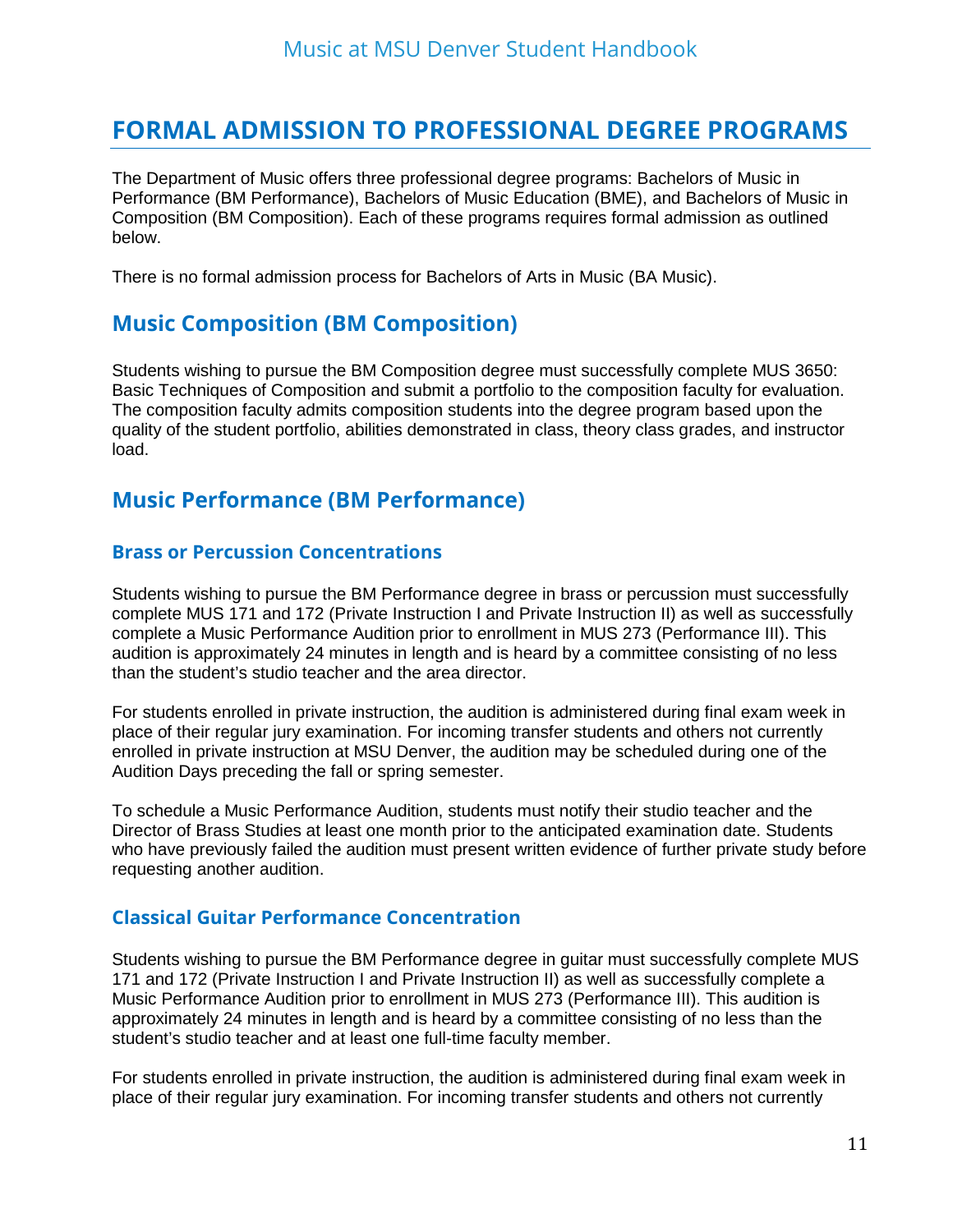enrolled in private instruction at MSU Denver, the audition may be scheduled during one of the Audition Days preceding the fall or spring semester.

To schedule a Music Performance Audition, students must notify their studio teacher and the Director of Guitar Studies at least one month prior to the anticipated examination date.

#### **Jazz and American Improvised Music Concentration**

Students wishing to pursue the BM Performance in Jazz and American Improvised Music must successfully complete MUS 171 and 172 (Private Instruction I and Private Instruction II) as well as successfully complete a Music Performance Audition prior to enrollment in MUS 273 (Performance III). This audition is approximately 24 minutes in length and is heard by a committee consisting of no less than the student's studio teacher and the area director. Students will perform with the faculty as part of their audition.

For students enrolled in private instruction, the audition is administered during final exam week in place of their regular jury examination. For incoming transfer students and others not currently enrolled in private instruction at MSU Denver, the audition may be scheduled during one of the Audition Days preceding the fall or spring semester.

To schedule a Music Performance Audition, students must notify their studio teacher and the Director of Jazz Studies at least one month prior to the anticipated examination date.

#### **Piano/Organ Concentration**

Students wishing to pursue the BM Performance degree in piano or organ must successfully complete MUS 171 and 172 (Private Instruction I and Private Instruction II) as well as successfully complete a Music Performance Audition prior to enrollment in MUS 273 (Performance III). This audition is approximately 20 minutes in length and is heard by a committee consisting of no less than the student's studio teacher and the area director. This audition requires four pieces of contrasting styles (single movement is acceptable) performed from memory. The student also demonstrates technical studies including all major and harmonic minor scales and arpeggios.

For students enrolled in private instruction, the audition is administered during final exam week in place of their regular jury examination. For incoming transfer students and others not currently enrolled in private instruction at MSU Denver, the audition may be scheduled during one of the Audition Days preceding the fall or spring semester. Students currently not enrolled in private instruction at MSU Denver must contact the Director of Piano Studies in advance to confirm the repertoire selection.

To schedule a Music Performance Audition, students must notify their studio teacher and the Director of Piano Studies at least one month prior to the anticipated examination date. Students who have previously failed the audition must present written evidence of further private study before requesting another audition.

#### **Strings Concentration**

Students wishing to pursue the BM Performance degree in strings must successfully complete MUS 171 and 172 (Private Instruction I and Private Instruction II) as well as successfully complete a Music Performance Audition prior to enrollment in MUS 273 (Performance III). This audition is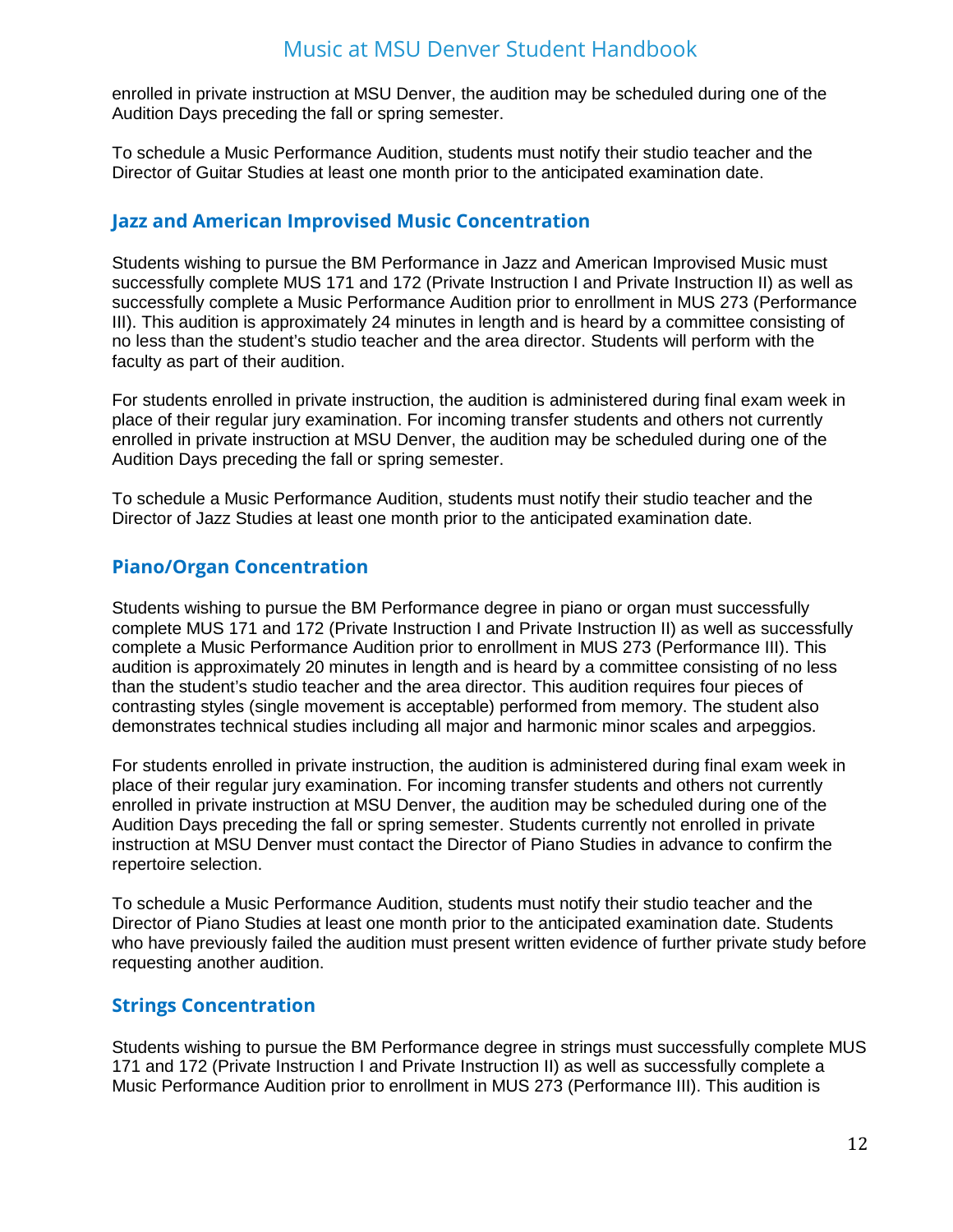approximately 24 minutes in length and is heard by a committee consisting of no less than the student's studio teacher and at least one full-time faculty member.

For students enrolled in private instruction, the audition is administered during final exam week in place of their regular jury examination. For incoming transfer students and others not currently enrolled in private instruction at MSU Denver, the audition may be scheduled during one of the Audition Days preceding the fall or spring semester or a video audition may be submitted online at the Department of Music website.

To schedule a Music Performance Audition, students must notify their studio teacher and the Director of Strings Studies at least one month prior to the anticipated examination date.

#### **Voice Concentration**

Students wishing to pursue the BM Performance degree in voice must successfully complete MUS 171 and 172 (Private Instruction I and Private Instruction II) as well as successfully complete a Music Performance Audition prior to enrollment in MUS 273 (Performance III). This audition is approximately 15 minutes in length and is heard by a committee consisting of the student's studio teacher and at least two other voice faculty members.

For students enrolled in private instruction, the audition is administered during final exam week in place of their regular jury examination (if the current semester's entire repertoire is offered in the audition). For incoming transfer students and others not currently enrolled in private instruction at MSU Denver, the audition may be scheduled during one of the Audition Days preceding the fall or spring semester.

To schedule a Music Performance Audition, students must notify their studio teacher and the Director of Voice Studies at least one month prior to the anticipated examination date. Students who, on the basis of their audition, are not admitted into the Music Performance program, or those who are removed from the Music Performance program on the basis of their semester-end jury, may not immediately re-audition for entrance into the next semester of study and must wait to audition for consideration in the following semester.

#### **Woodwind Concentration**

Students wishing to pursue the BM Performance degree in woodwinds must successfully complete MUS 171 and 172 (Private Instruction I and Private Instruction II) as well as successfully complete a Music Performance Audition prior to enrollment in MUS 273 (Performance III). This audition is approximately 24 minutes in length and is heard by a committee consisting of no less than the student's studio teacher and at least one full-time faculty member.

For students enrolled in private instruction, the audition is administered during final exam week in place of their regular jury examination. For incoming transfer students and others not currently enrolled in private instruction at MSU Denver, the audition may be scheduled during one of the Audition Days preceding the fall or spring semester.

To schedule a Music Performance Audition, students must notify their studio teacher and the Director of Woodwind Studies at least one month prior to the anticipated examination date.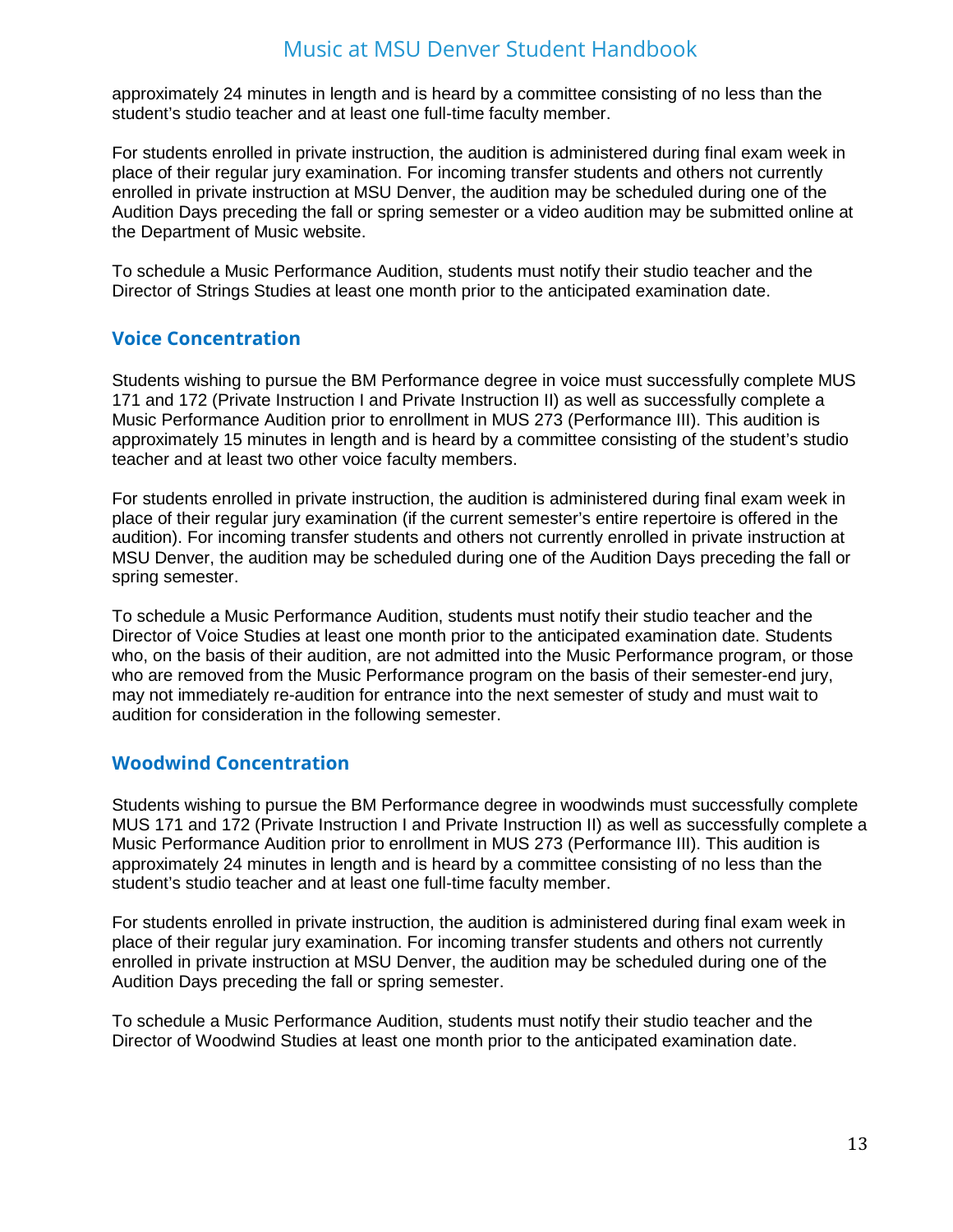# **Music Education (BME)**

- 1. Students should apply for formal admission to the music education program during the semester following completion of MUS 2340: Foundations of Music Education with a grade of "C-" or higher.
- 2. Students who apply for admission to the music education program must have a GPA of 2.75.
- 3. Transfer students must complete MUS 2340: Foundations of Music Education at MSU Denver prior to application for formal admission to the music education program.
- 4. Students may be evaluated for admission to the music education program during final exam week in each fall and spring semester. The music education faculty will evaluate the student's progress in the degree to date, as well as professional dispositions as evaluated by current ensemble directors and other instructors at MSU Denver.
- 5. The criteria for admission to the music education program are as follows:
	- Academic progress in all course work as measured by grades received in MSU Denver courses to equal a GPA of 2.75 or greater.
	- Well-defined career goals and aspirations as evidenced by the Personal Philosophy of Music Education (developed in Foundations of Music Education).
	- Outstanding personal and professional dispositions as evaluated by current MSU Denver instructors.
	- Potential for success as a music educator as evaluated by the music education faculty utilizing all of the above criteria.
- 6. For admittance into the music education program, students must distribute the "Personal and Professional Dispositions" link to all of the following:
	- Each ensemble director for the past two semesters at MSU Denver
	- The current instructor of MUS 2340: Foundations of Music Education
	- Each private lesson instructor at MSU Denver for the past two semesters
	- Another music faculty of their choice
	- A self-evaluation

The Personal and Professional Dispositions link will include brief instructions and enough space for each instructor to complete the evaluation. Each chosen instructor must complete the form confidentially and return it directly to the Director of Music Education the last day of classes (Friday before finals week) in the current semester.

- 7. Students must submit the following materials to the Music Education organization available on Blackboard:
	- A copy of the student's Personal Philosophy of Music Education
	- The Application for Music Education
- 8. When the jury examination schedule is posted, each student applying for admission to the music education program must sign up for a time slot in order to complete the interview process.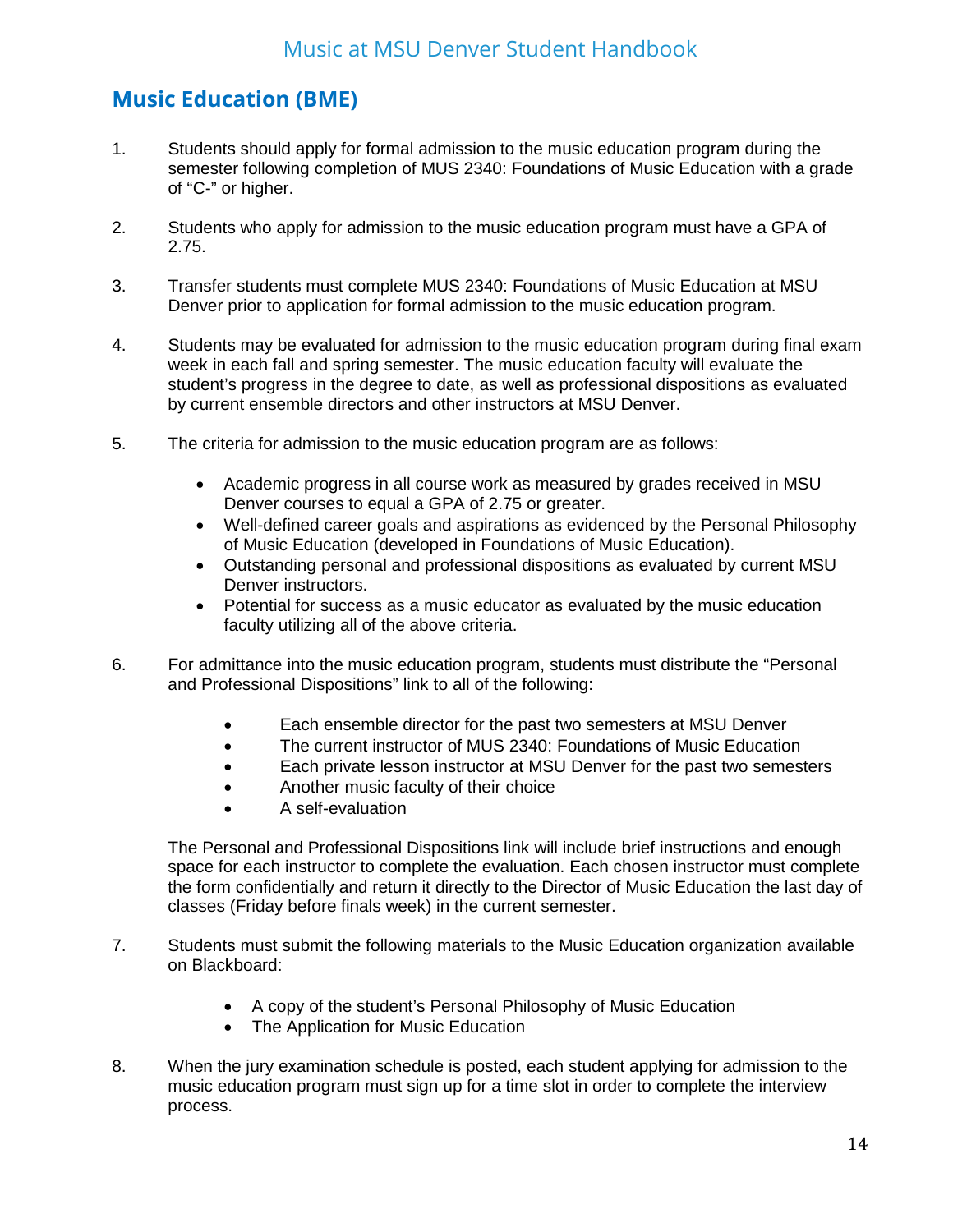- 9. Students will be notified of the results of the admission process by the end of finals week. Students may be admitted fully or provisionally, and may apply again up to two times if not admitted.
- 10. If Provisional Admission is granted, students will be notified of the deficiencies to be corrected along with the deadline for doing so.
- 11. Only students admitted formally or provisionally to the music education program will be allowed to enroll in MUS 3350: General Music Methods, MUS 4370: Vocal Music Methods, MUS 4360: Instrumental Music Methods, and each paired Supervised Field Experience (MUS 3351, MUS 4371, and MUS 4361).

#### **Ongoing Enrollment in Music Education**

- 1. Students enrolled in any music education field experience course must sign up for and attend a music education jury at the end of the semester. Successful attendance and completion of this jury is required in order to pass each field experience course and in order to enroll in further music education methods and field experience courses.
- 2. After each music education jury, the faculty will either pass the student, pass the student provisionally with provisions for correcting deficiencies, or not allow the student to continue in the music education program.
- 3. Students who do not successfully complete the music education jury will receive a grade of "F" for the corresponding music education course. In special circumstances, a grade of "I" may be awarded, but students must complete the jury on the Audition Day prior to the following semester.
- 4. Students who receive a grade of "F" for any supervised field experience course may not enroll in any additional music education methods or field experience courses until the course is re-taken and passed, and any deficiencies identified by the music education faculty corrected.
- 5. When the jury examination schedule is posted, each student who is enrolled in either a Supervised Field Experience course or is planning to student teach in the following semester must sign up for a time slot in order to complete the music education jury. Students should complete the online portfolio in Blackboard as part of their music education jury. In addition, students should bring two copies of their field experience logs.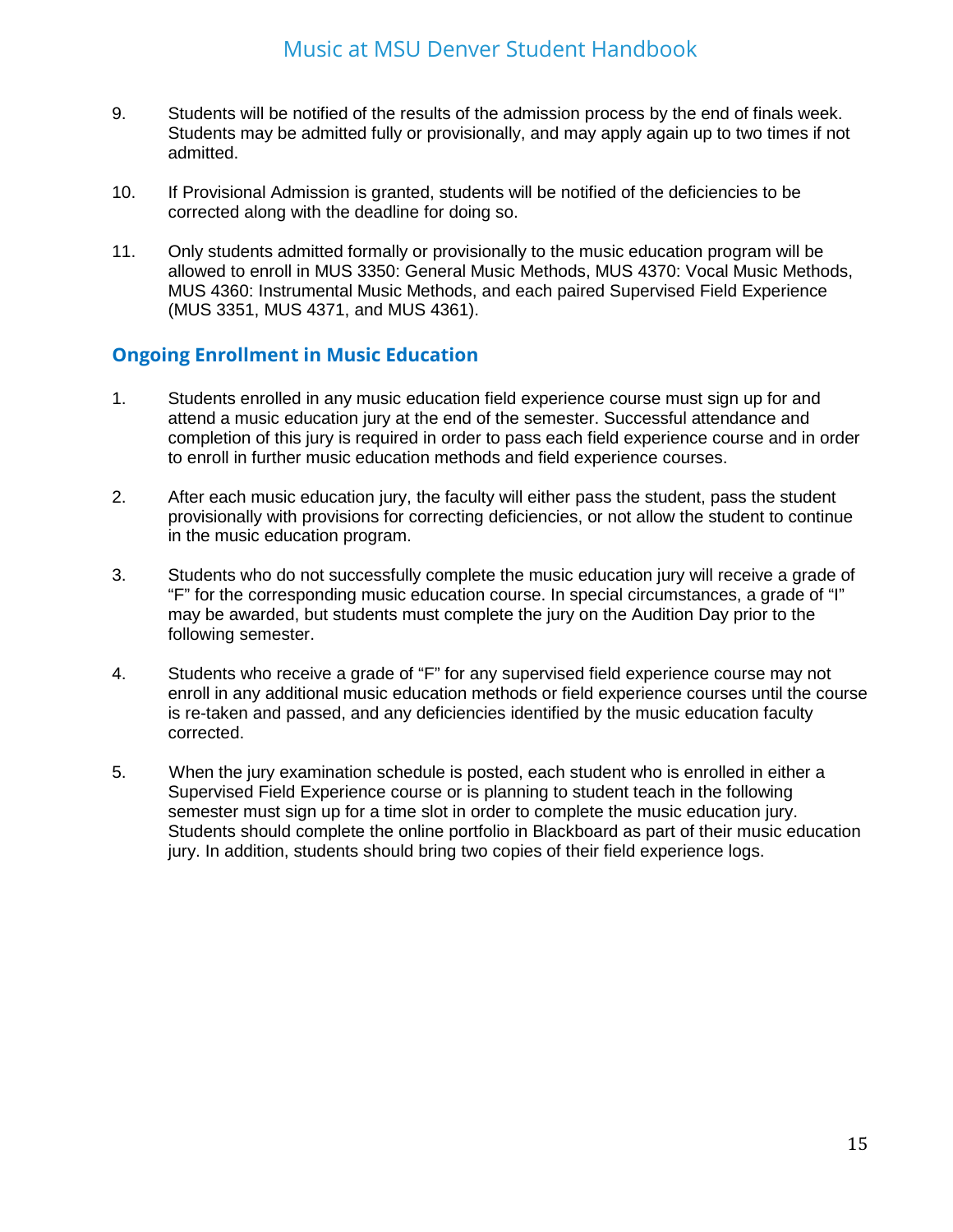# **SENIOR EXPERIENCE REQUIREMENTS**

# **Junior Recital for Performance Majors (***optional***) or Other Non-Required Performances**

Music Performance majors are not required, but are strongly encouraged, to perform a Junior Recital the year prior to their Senior Recital. Music Education majors are not required, but are strongly encouraged to perform a Junior Recital prior to Student Teaching. Music Composition majors are not required, but are allowed to give a Composition Recital during their final semester of private instruction. Accompanists for are provided by the department.

The recital must be scheduled in consultation with the performance area director and the studio teacher by December 1 for the following spring semester, or by May 1 for the following fall. The area director and/or studio teacher will schedule the recital with the department events coordinator; students may not schedule directly with the events coordinator.

Once the recital is scheduled, the student must submit a Recital Hearing Request to the events coordinator signed by the student, the studio teacher, and the area director. Hearings are scheduled at the discretion of the area director and the studio teacher and must take place three weeks prior to the recital. The Hearing Committee must be comprised of at least three faculty members, including the area director, the studio teacher, and another faculty member preferably from an outside area.

The recital program must be submitted to the committee at the hearing and to the office immediately upon approval of the hearing. For a Junior Recital, program notes are not included in the program.

Performance of a jury during the same semester as the Junior Recital is left to the discretion of the area director and the studio teacher. Technical requirements normally required for the jury may be tested by the studio teacher in the student's final lesson of the semester.

# **Senior Recital Requirements**

Music Performance majors must perform a Senior Recital in order to fulfill their senior experience requirement for graduation. Students must pass a Recital Hearing and perform their Senior Recital during their final semester of private instruction, MUS 4740: Performance VIII. A student cannot pass MUS 4740: Performance VIII without performing a Senior Recital.

#### **Recital Scheduling**

The Senior Recital must be scheduled in consultation with the performance area director and the studio teacher by December 1 for the following spring semester, or by May 1 for the following fall. The area director and/or studio teacher will schedule the recital with the department events coordinator; students may not schedule directly with the events coordinator. Recital venue scheduling is tentative until the signed Senior Recital Hearing Request form is submitted.

#### **Hearing Request**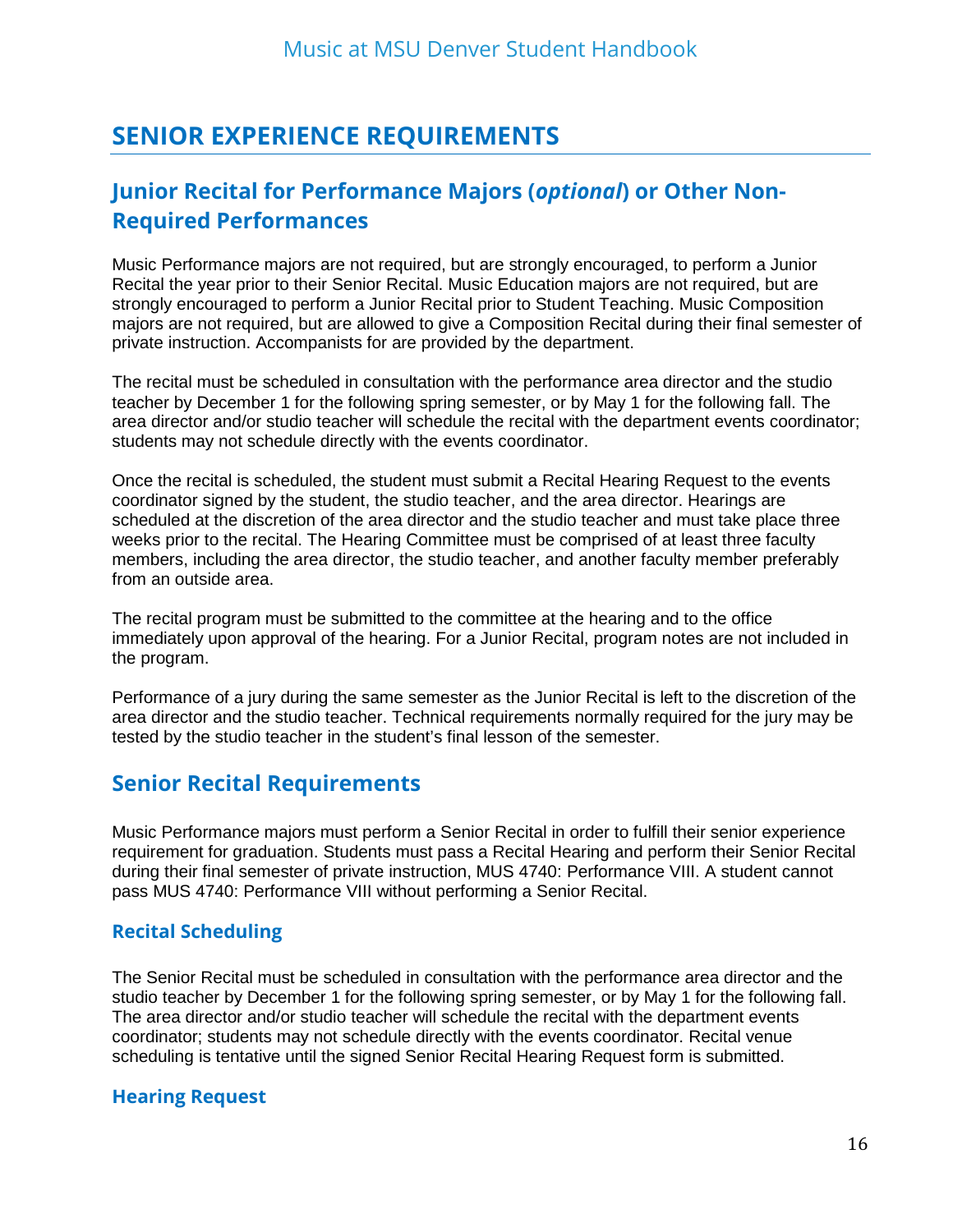Once the recital is scheduled, the student must submit a Recital Hearing Request to the events coordinator signed by the student, the studio teacher, and the area director. Hearings are scheduled at the discretion of the area director and the studio teacher and must take place three weeks prior to the recital.

It is the area director's responsibility to work with the student to form the Hearing Committee and to secure the proper commitment and signatures of the committee. The Hearing Committee must be available to attend both the Hearing and the Senior Recital, and must be comprised of at least three faculty members, including the area director, the studio teacher, and another faculty member preferably from an outside area. If an unanticipated conflict should arise, the committee may request a video recording. The Hearing Committee must approve the student's hearing before the Senior Recital can be performed. No publicity will be produced or distributed until the hearing has been successfully completed.

#### **Program**

Students must submit their program with accurate timings for each piece to the Hearing Committee at the Recital Hearing. The program must include:

- Titles of works to be performed, including title of larger work derived from, if applicable
- Composer's full name and birth/death years
- Movement numbers and complete titles of movements
- Names and instruments of other performers

Some performance areas also require program notes; consult your area director for area-specific requirements. The Hearing Committee may require changes to the program. A corrected program must be submitted to the events coordinator no later than two weeks before the date of the Senior Recital.

#### **Evaluation**

The Senior Recital performance will be graded by the Hearing Committee and the student must pass with a C- or higher. Performance of a jury during the same semester as the Senior Recital is left to the discretion of the area director and the studio teacher.

# **Senior Project**

Students who are completing the Bachelor of Arts in Music (BA Music) must complete MUS 4950: Senior Project in order to fulfill their senior experience requirement for graduation.

The student, supervised and coached by their instructor, will create a research project in the area of music theory, history, literature, composition, performance, or pedagogy. In this course, students will:

- use research tools to investigate music, musical styles and composers
- use analytical tools to understand musical styles
- create a research project using a concise, analytical, and technically correct language

The project most typically results in a research paper of approximately 30-50 pages, but the student may negotiate with the instructor to design and complete an alternate project, such as part paper/part performance or another hybrid project that includes a research and writing component.